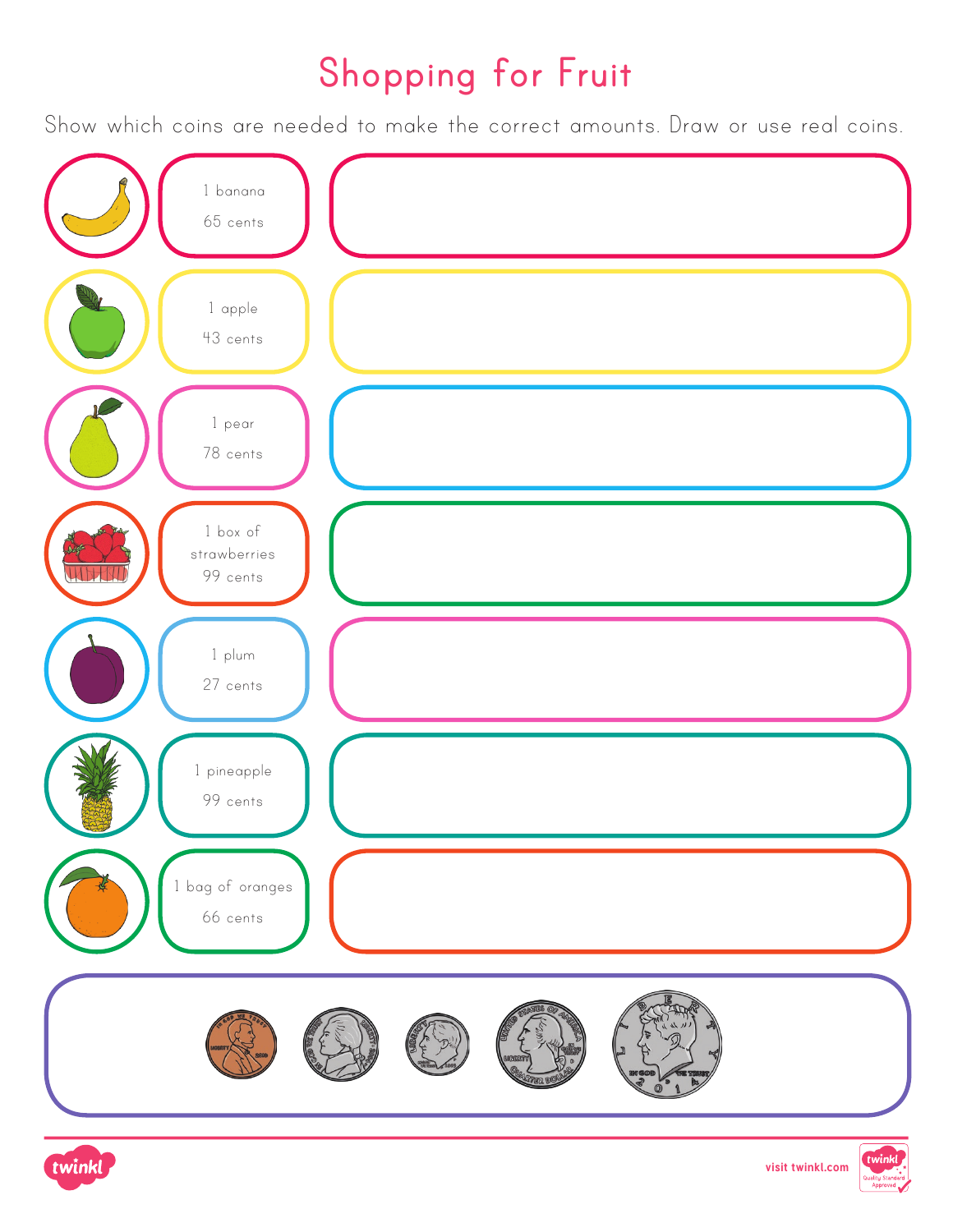# Shopping for Fruit **Answers**

#### **Answers may vary. Some possible answers are:**

- **1 banana** 2 quarters, 1 dime, and 1 nickel; 6 dimes and 1 nickel
- **1 apple** 1 quarter, 1 dime, 1 nickel, 3 pennies; 4 dimes and 3 pennies
- **1 pear** 3 quarters and 3 pennies; 7 dimes, 1 nickel, and 3 pennies
- **1 box of strawberries** 3 quarters, 2 dimes, and 4 pennies; 9 dimes and 9 pennies
- **1 plum** 1 quarter and 2 pennies; 2 dimes and 7 pennies
- **1 pineapple** 3 quarters, 1 dime, 1 nickel, and 3 pennies; 9 dimes and 3 pennies
- **1 orange** 2 quarters, 1 dime, 1 nickel, and 1 penny; 6 dimes and 6 pennies



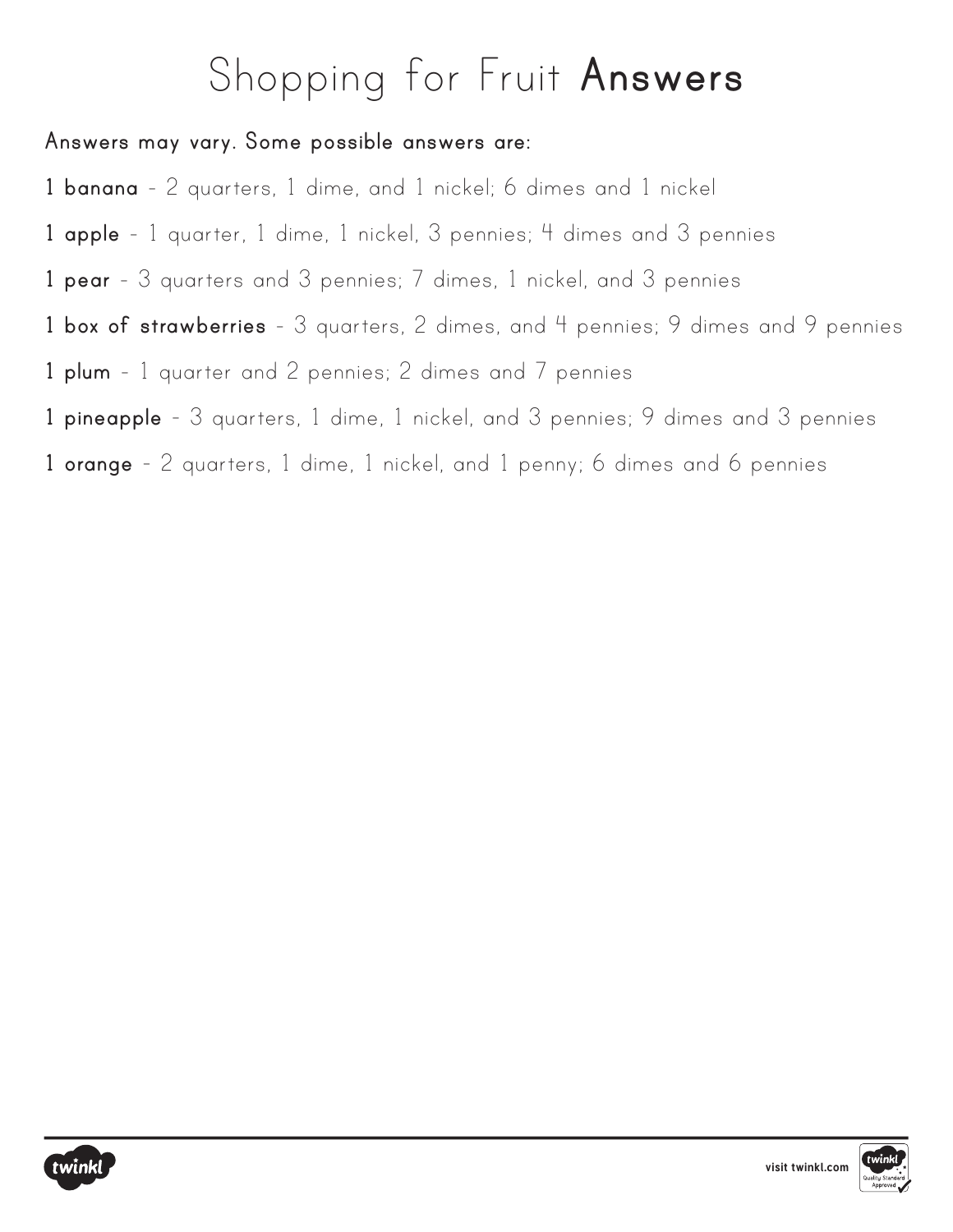### **Shopping for Fruit**

Show which coins are needed to make the correct amounts. Draw or use real coins.